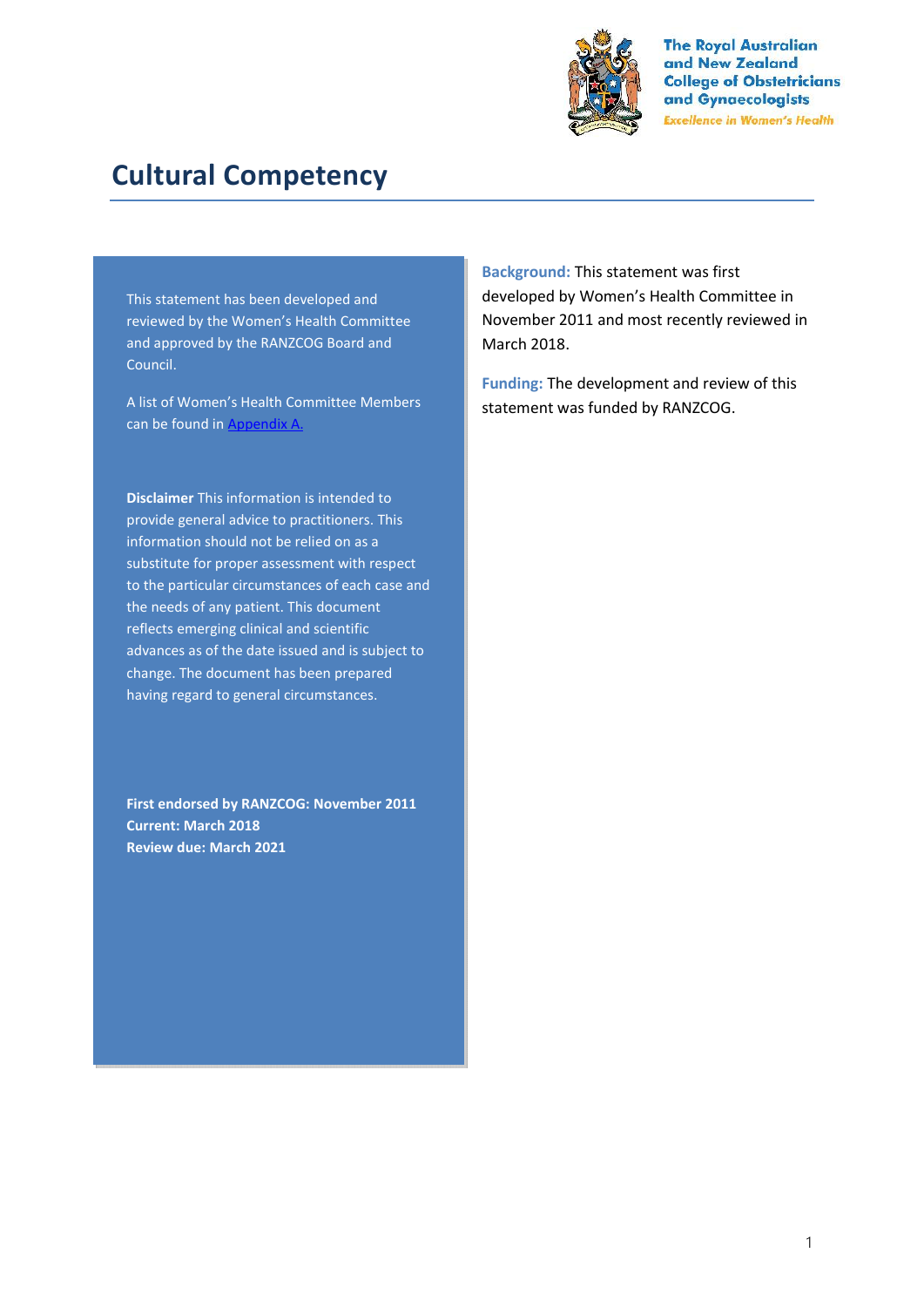RANZCOG is an inclusive organisation of individuals from diverse backgrounds. Its membership is dedicated to caring for women and their families from an equally broad range of backgrounds. The College acknowledges in its *Code of Ethical Practice* (2002) the need for health care providers to recognise and respect this diversity of ethnicity, religious, social and cultural values and beliefs. Cultural competency strives to underpin a reciprocal relationship between service provision and the meeting of cultural needs. It is widely accepted that cultural competency needs to occur at an organisational, systemic and individual level.

RANZCOG is an organisation that places a high priority on cultural competency, and affirms a set of principles and policies that allow it to perform effectively in diverse circumstances. In addition it strives to educate, support and advise its members in these endeavours.

The principles that guide cultural competency are based on:

- 1. recognition of the importance of reciprocal trust between health care provider and patient;
- 2. recognition that a patient's cultural background may influence their understanding, assimilation and acceptance of health information and behaviour; and similarly that the health care provider's cultural background can also influence the interaction;
- 3. recognition that giving all patients the ability to make informed choices will result in better outcomes for the patient, the health care provider, and the health service, irrespective of the cultural background of any person involved.

The College encourages all Fellows, Members, and Affiliates to embrace and develop cultural competency in their work.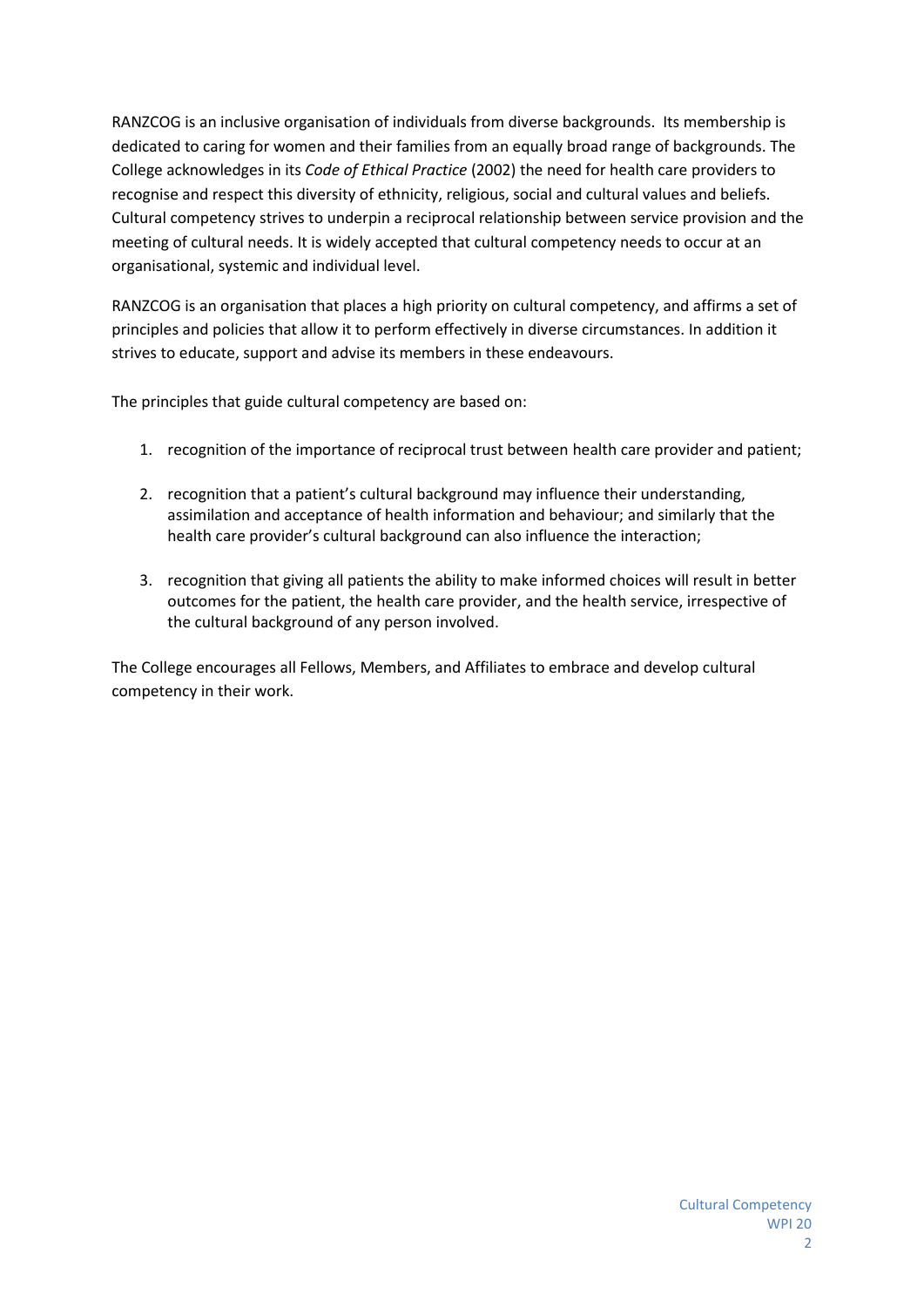## **Suggested reading**

1. Kruske, S. Culturally Competent Maternity Care for Aboriginal and Torres Strait Women Report September 2012, prepared on behalf of the Maternity Services Inter-Jurisdictional Committee for the Australian Health Ministers' Advisory Council. Cited 4 April 2018. Available at:

http://www.health.gov.au/internet/main/publishing.nsf/content/77F5B09BC281577ACA257 D2A001EE8CD/\$File/cultur.pdf

- 2. Waitangi Tribunal. 2011. The Treaty of Waitangi. Cited 4 April 2018. Available at: https://www.waitangitribunal.govt.nz/treaty-of-waitangi/
- 3. Medical Council of New Zealand. 2006. Statement on Cultural Competence. Cited 4 April 2018. Available at: https://www.mcnz.org.nz/assets/News-and- Publications/Statements/Statement-on-cultural-competence.pdf
- 4. Australian Human Rights Commission. Links to Human Rights Organisations and Resources. Accessed: March 2018. Available at: https://www.humanrights.gov.au/about/links-human rights-organisations-and-resources
- 5. The Royal Australian and New Zealand Obstetrics and Gynaecology Bioethics Working Group. The RANZCOG Code of Ethical Practice. 2015. Accessed March 2018. Available at: https://www.ranzcog.edu.au/RANZCOG\_SITE/media/RANZCOG- MEDIA/Governance/Policies%20and%20Guidelines/RANZCOG-code-of-ethical-practice.pdf
- 6. The Royal Australian and New Zealand College of Obstetricians and Gynaecologists. Climate eLearning Cultural Competency modules. Accessed March 2018. Available at: https://www.climate.edu.au/
- 7. National Health and Medical Research Council. Cultural Competency in health: A guide for policy, partnerships and participation. Accessed: March 2018 Available at: https://www.nhmrc.gov.au/guidelines-publications/hp19-hp26

### **Links to other College statements**

1. Evidence-based Medicine, Obstetrics and Gynaecology (C-Gen 15) https://www.ranzcog.edu.au/RANZCOG\_SITE/media/RANZCOG- MEDIA/Women%27s%20Health/Statement%20and%20guidelines/Clinical%20- %20General/Evidence-based-medicine,-Obstetrics-and-Gynaecology-(C-Gen-15)-Review- March-2016.pdf?ext=.pdf